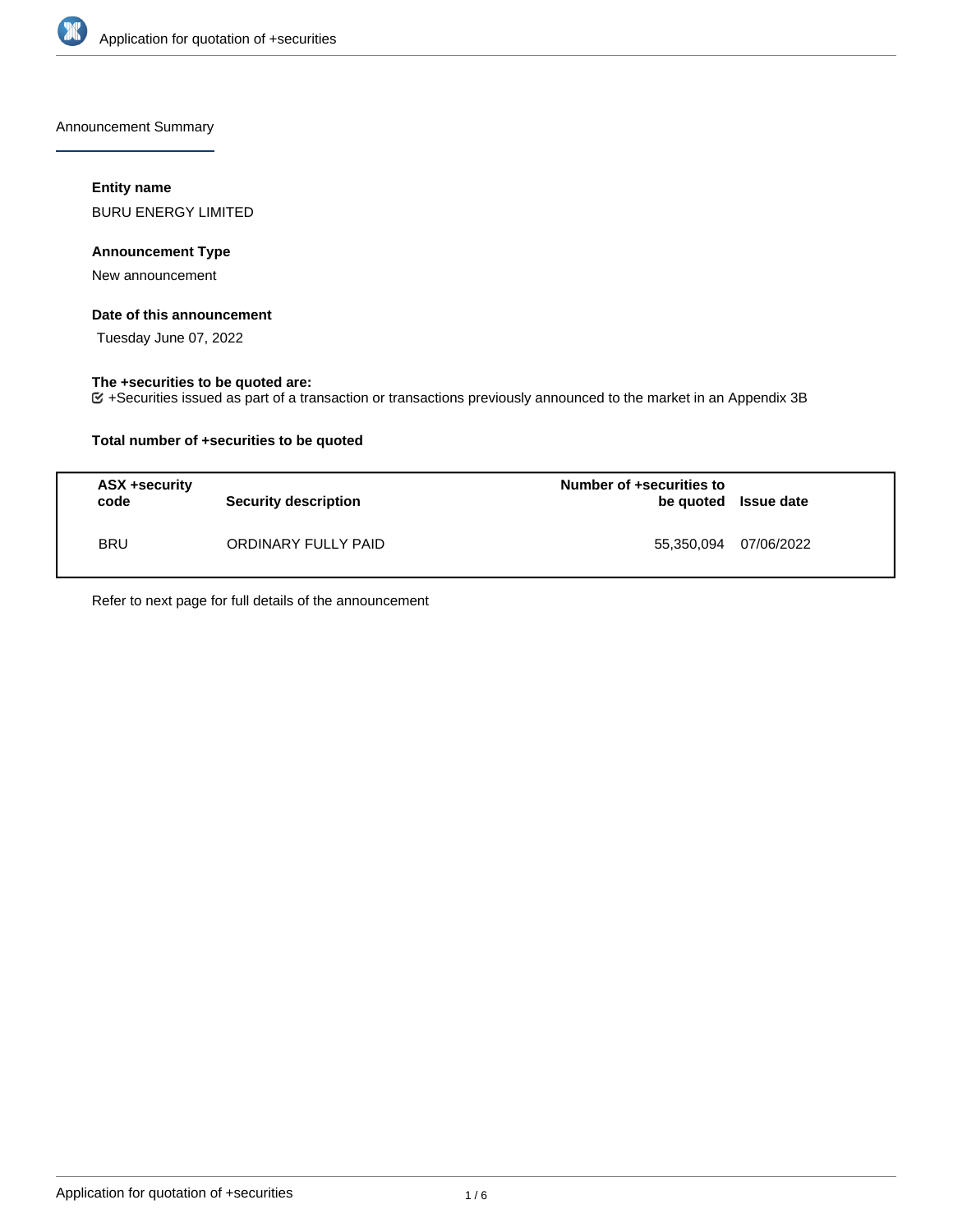

Part 1 - Entity and announcement details

## **1.1 Name of entity**

BURU ENERGY LIMITED

We (the entity named above) apply for +quotation of the following +securities and agree to the matters set out in Appendix 2A of the ASX Listing Rules.

**1.2 Registered number type** ABN

**Registration number** 71130651437

**1.3 ASX issuer code** BRU

**1.4 The announcement is**

New announcement

### **1.5 Date of this announcement**

7/6/2022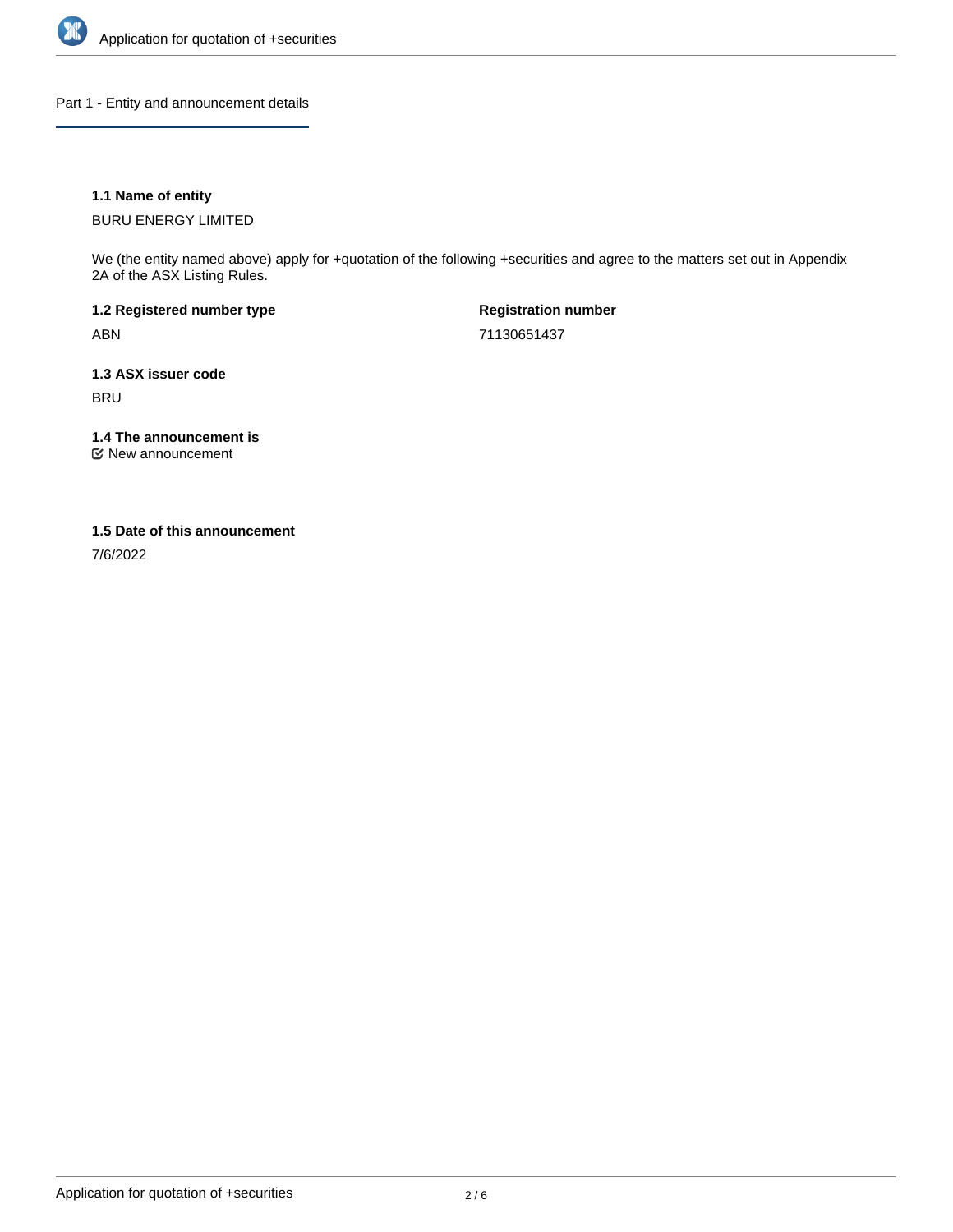

## Part 2 - Type of Issue

#### **2.1 The +securities to be quoted are:**

+Securities issued as part of a transaction or transactions previously announced to the market in an Appendix 3B

#### **Previous Appendix 3B details:**

| <b>Announcement Date and</b><br>Time | <b>Announcement Title</b>                          | Selected Appendix 3B to submit quotation<br>reauest |  |
|--------------------------------------|----------------------------------------------------|-----------------------------------------------------|--|
| 03-May-2022 09:47                    | New - Proposed issue of securities -<br><b>BRU</b> | A standard +pro rata issue (non-renounceable)       |  |

# **2.3a.2 Are there any further issues of +securities yet to take place to complete the transaction(s) referred to in the Appendix 3B?**

Yes

### **2.3a.3 Please provide details of the further issues of +securities yet to take place to complete the transaction(s) referred to in the Appendix 3B**

As per Buru Energy's ASX announcement dated 7 June 2022, a further 2,250,000 shares have been placed to date as Shortfall Shares relating to the abovementioned Appendix 3B. The issue of these Shortfall Shares will be subject to a further Appendix 2A expected to be issued on or around 8 June 2022.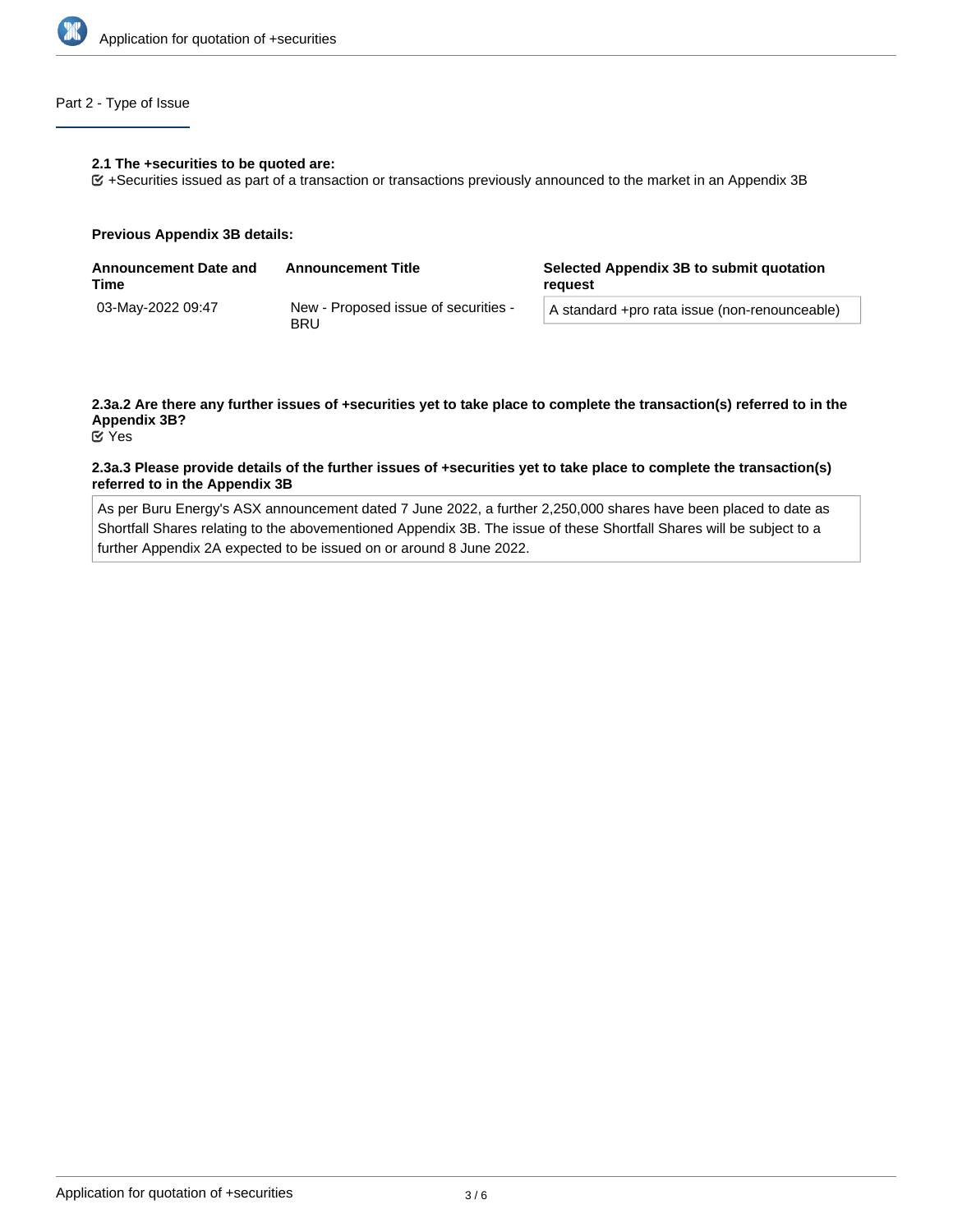

Part 3A - number and type of +securities to be quoted where issue has previously been notified to ASX in an Appendix 3B

## Corporate Action Component Detail

## **ASX +security code and description**

BRU : ORDINARY FULLY PAID

**Issue date**

7/6/2022

Distribution Schedule

**Provide a distribution schedule for the new +securities according to the categories set out in the left hand column including the number of recipients and the total percentage of the new +securities held by the recipients in each category.**

| Number of +securities held | Number of holders | Total percentage of +securities held<br>For example, to enter a value of 50%<br>please input as 50.00 |
|----------------------------|-------------------|-------------------------------------------------------------------------------------------------------|
| $1 - 1,000$                |                   | %                                                                                                     |
| $1,001 - 5,000$            |                   | %                                                                                                     |
| $5,001 - 10,000$           |                   | %                                                                                                     |
| 10,001 - 100,000           |                   | %                                                                                                     |
| 100,001 and over           |                   | %                                                                                                     |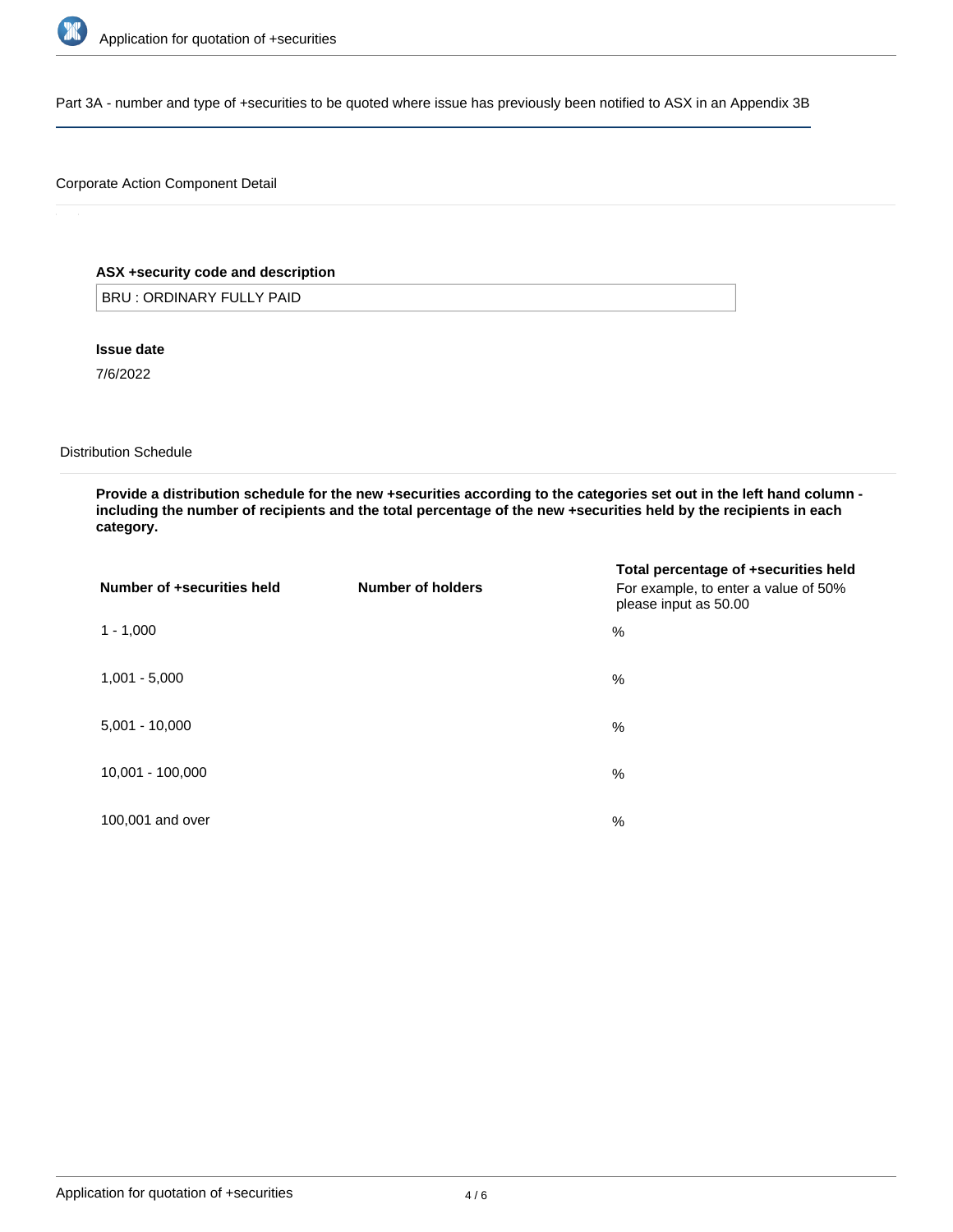

Issue details

# **Number of +securities to be quoted**

55,350,094

# **Issue currency**

**Issue price or consideration per +security**

AUD - Australian Dollar

AUD 0.16000000

**Any other information the entity wishes to provide about the +securities to be quoted**